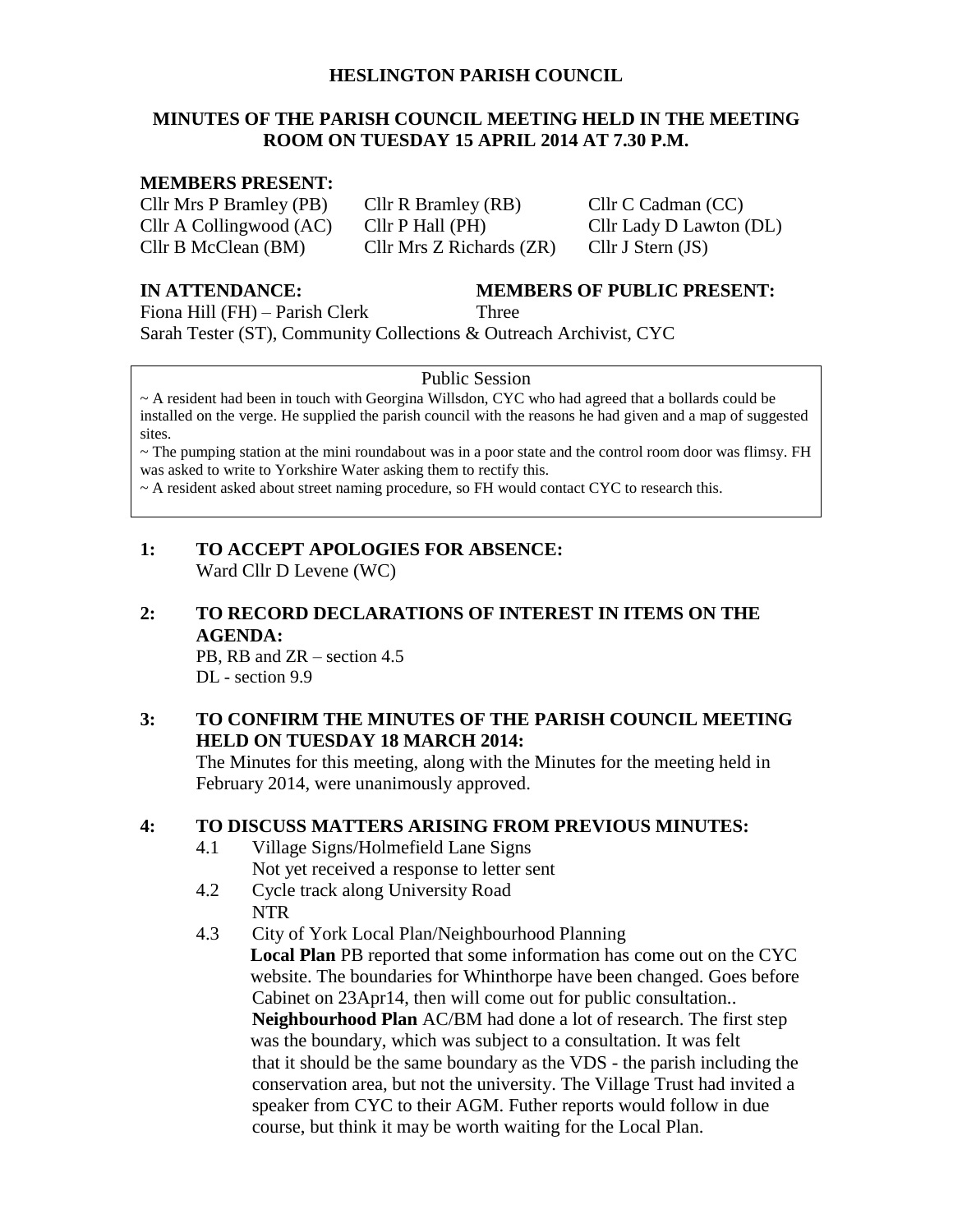- 4.4 Boundary Commission Review/CYC Community Governance Review Boundary Review - FH had written as requested. Governance Review - NTR
- 4.5 Dog Orders NTR

## **5. TO DISCUSS, IF NECESSARY, LONG-STANDING MATTERS:**

- 5.1 Appearance of village/Severe Weather Issues ZR would ask for the shrubs at the end of farm workers cottages to be cut back, which were encroaching well over the footpath. BM reported that the uneven footpath next to Church Field had been improved. Regrowth of suckers at base of trees in Main Street need pruning – ask for volunteers Large Sycamore against the wall of Eden's Court needs pruning back from Main Street- FH to write to Gordon Eastman ,York Uni.
- 5.2 Highway Matters PB reported that CYC were repairing Field Lane footpath. PB had requested jetting afterwards, to ensure debris did not go back down drains.
- 5.3 University of York/HMO's NTR
- 5.4 Elvington NTR
- 5.5 Communication Website/ Newsletter/Broadband Newsletter - Next edition would be Spring Broadband - CYC representative invited to next meeting
- 5.6 Yorkshire Marathon NTR

## **6: TO RECEIVE ANY MATTERS RAISED BY MEMBERS OF PUBLIC:** None

### **7: TO REPORT AND MAKE RELEVANT RECOMMENDATIONS ON NEW PLANNING APPLICATIONS:**

| Letter A: | We support the application |                                                                                   |
|-----------|----------------------------|-----------------------------------------------------------------------------------|
| Letter B: | We have no objections      |                                                                                   |
| Letter C: |                            | We do not object but wish to make comments or seek safeguards as set out overleaf |
| Letter D: |                            | We object on the planning grounds set out overleaf                                |
|           |                            | 7.1 14/00582/FUL Electronics Dept                                                 |
| Letter B  | Unanimous                  |                                                                                   |
|           |                            | 7.2 14/00633/REMM York University                                                 |
| Letter C  | Unanimous                  |                                                                                   |
|           |                            |                                                                                   |

The parish council supports the application to provide facilities for students at this campus, but would like to raise two concerns:

a) The university proposes wild flow meadows and native trees, but wild flower meadows will be useless if the grass is cut before the flowers have a chance to set seed.

b) No mention of maintaining flow of water to drainage streams, only concerned with flood risk.

7.3 14/00706/FUL Midgeley House, Spring Lane

Letter B Unanimous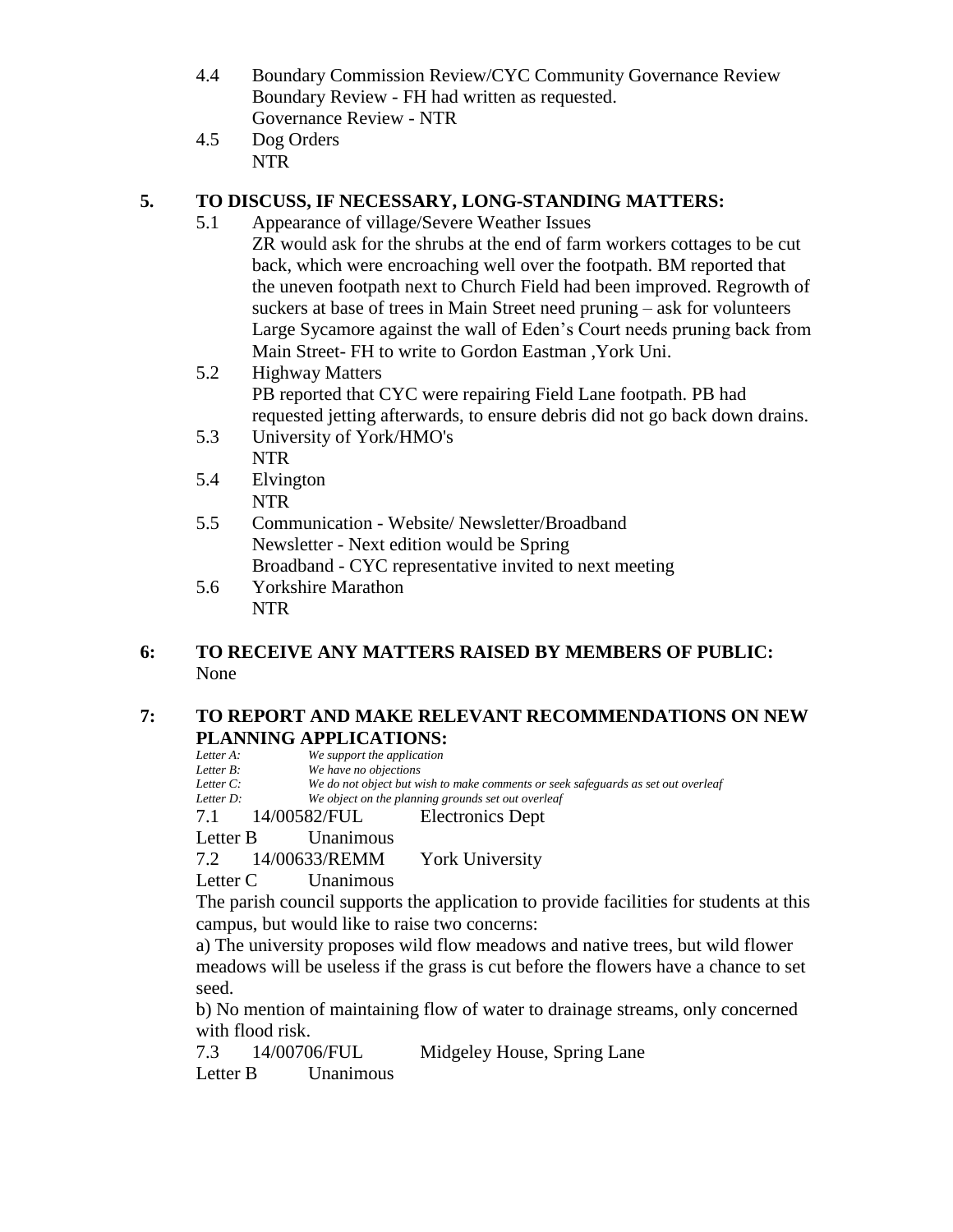## **8. TO RECEIVE PLANNING DECISIONS BY CITY OF YORK COUNCIL:**

| 8.1 | 13/03702/LHE   | 35 Turners Croft             | Permitted     |
|-----|----------------|------------------------------|---------------|
| 8.2 | 13/03754/FULM  | <b>York Sports Village</b>   | Permitted     |
| 8.3 | 13/03808/LHE   | 10 Low Mill Close            | Permitted     |
| 8.4 | 13/03886/FUL   | 2 Granary Court              | Withdrawn     |
| 8.5 | 14/00397/DMNOT | Vanbrugh College             | No Objections |
| 8.6 | 14/00568/TCA   | Charles XII Inn, Main Street | No Objections |
|     |                |                              |               |

## **9: TO RECEIVE REPORTS FROM REPRESENTATIVES OF FOLLOWING OUTSIDE BODIES:**

- 9.1 Ward Cllr David Levene Written report attached
- 9.2 North Yorkshire Police NTR
- 9.3 Heslington East Community Forum NTR
- 9.4 Good Neighbours Forum The draft minutes from the meeting on Mon17Mar14 were circulated by email around Parish Councillors. The next meeting was planned for 29Sep14.*Draft minutes attached*
- 9.5 Ouse and Derwent Drainage Board NTR
- 9.6 Sportsfield **NTR**
- 9.7 York Environment Forum
	- A copy of the new Constitution is attached to these Minutes
- 9.8 Alms Houses

ZR advised that these would be painted this year

# 9.9 The Meeting Room

The committee had met again last week. PAT testing was to be researched. A 7-Day timer would be purchased. FH was asked to research the reclaiming of VAT. Photos would be taken for the website. Ownership of the driveway would be researched as it was in need of resurfacing.

## **10: TO REPORT ANY NEW CORRESPONDENCE RECEIVED BY THE COUNCIL:**

10.1 CYC Libraries & Archives - York: Gateway to History

ST spoke at length about this project and working with community groups to preserve important documents.

# Julian Sturdy had written expressing his disappointment at the lack of information from CYC regarding the local plan consultation. He enclosed posters for his forthcoming surgeries.

# CYC had sent notices for the European Parliamentary Elections on 22 May 2014

# Heslington Church had written asking for a grant towards the cost of the Flower Festival on 5-7 Sep 14. This item would be placed on the agenda for the next meeting.

# The Parish Council had received a request for an additional litter bin along Main Street. This item would be placed on the agenda for the next meeting.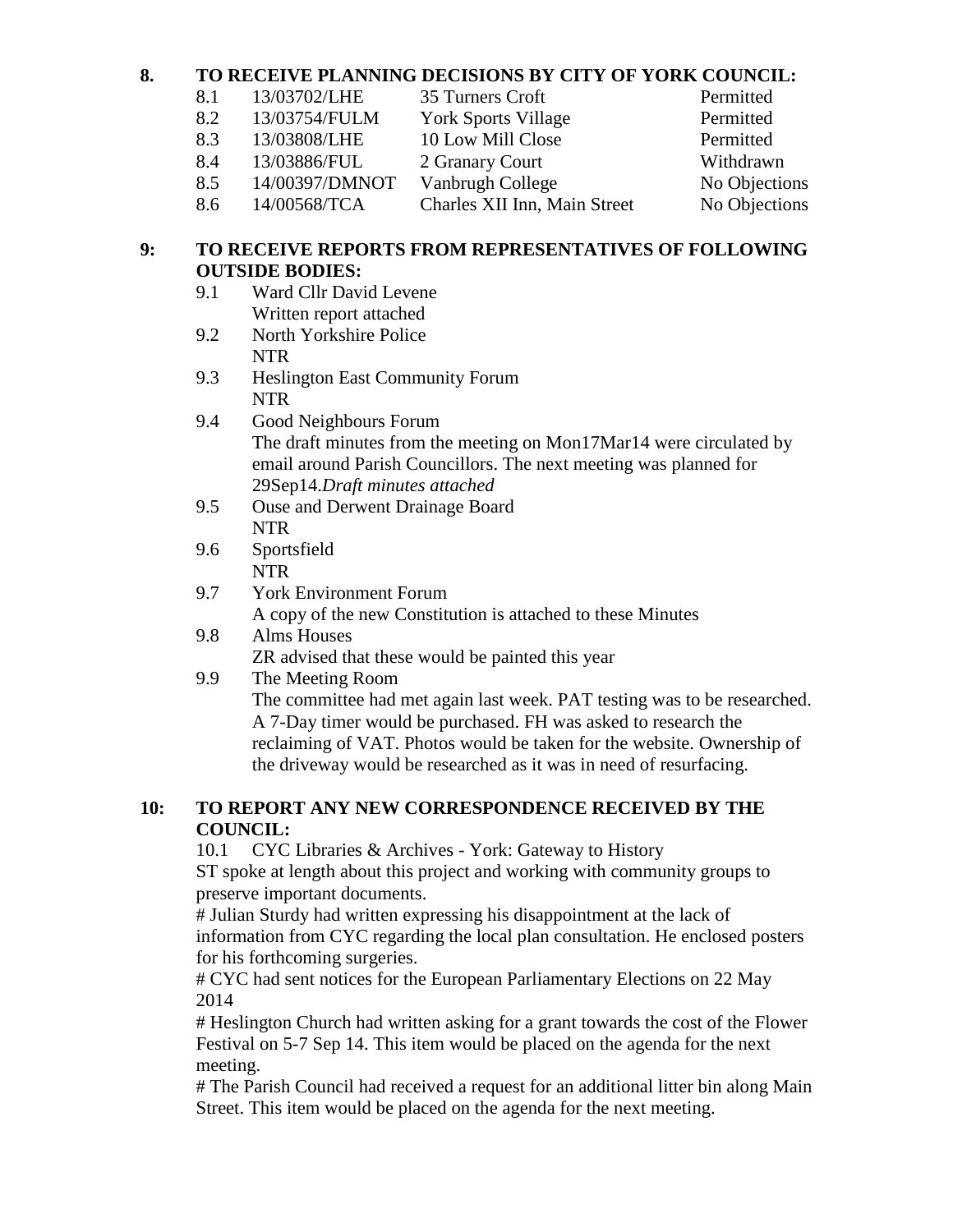### **11: TO REPORT MATTERS RAISED BY MEMBERS:** None

#### **12: TO DISCUSS MATTERS RAISED BY PARISH CLERK/RESPONSIBLE FINANCIAL OFFICER:**

12.1 Bookkeeping records for year ending 31Mar14 to date The Parish Clerk circulated copies around Parish Councillors.

12.2 Internal Control Check(s)

The Parish Council conducted the Payment Controls and found everything to be in order.

12.3 Matters raised with/by Yorkshire Local councils Association (YLCA) FH had circulated by email the White Rose Update (Apr14) Branch meet  $-5<sup>th</sup>$ June

12.4 To approve for payment the invoices as follows:

| 12.4.1 Parish Clerk   | Salary           | £256.62 | 001542 |
|-----------------------|------------------|---------|--------|
| 12.4.2 Lengthsman     | <b>Work Done</b> | £321.21 | 001543 |
| 12.4.3 YLCA           | Subscription     | £409.00 | 001544 |
| 12.4.4 York Env Forum | Subscription     | £10.00  | 001545 |
|                       |                  |         |        |

## **13: TO CONFIRM THE DATES OF THE FUTURE MEETINGS ON TUESDAYS AT 7.30 P.M. IN THE MEETING ROOM AS:**

| 20 May 2014     | 17 June 2014     |                   |
|-----------------|------------------|-------------------|
| 15 July 2014    | 19 August 2014   | 16 September 2014 |
| 21 October 2014 | 18 November 2014 | 16 December 2014  |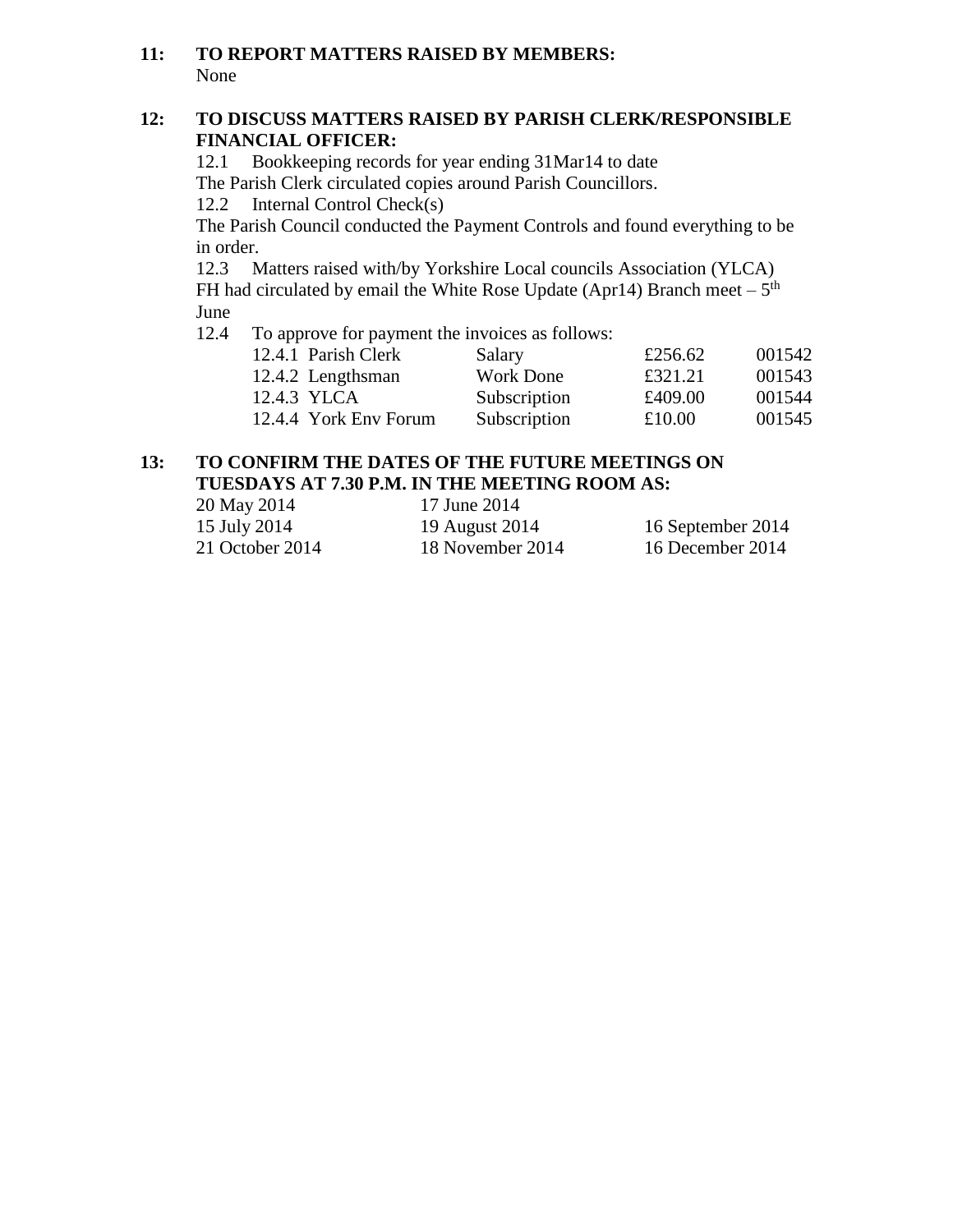## **Ward Councillor's Report – Heslington Parish Council, 15 th April 2014**

Planning officers have confirmed after a site visit that the extension is less than 3 metres deep and so does not require planning permission or consultation with neighbours.

They have also confirmed that the works at the University opposite the Golf Course is the construction of a football pitch, covered by planning permission 05/00983/FULM: *Erection of temporary indoor sports hall, permanent all-weather football pitch, single storey extension to equipment store in main building*. I did ask whether work had to be started within a certain time period of planning permission being granted – I was told this is the case but commencement of development can refer to just one aspect if the permission is for more than one thing, and in this case the sports hall was constructed within the time period.

Public realm officers have confirmed that CYC have never collected the bin at The Outgang and there is not the capacity in the collection round to start doing so. There are medium-term plans to free up capacity on the rounds using solar compactor bins in appropriate locations (not The Outgang) and I have asked if when this happens the round can be extended to this location, as clearly this needs a solution, but obviously no promises can be made at this stage. In the meantime, could somebody enquire as to whether the contractors the University use to empty their dog bins could empty this one as well?

In terms of the verge outside The Lodge, tree officers have said they can look at planting a tree at the end of the summer. At that time they will scan for underground services, so at this stage they cannot guarantee they will be able to plant, but they suspect that this might be an issue. Funding (almost certainly external) would have to be found – the standard price for supplying, planting and guarding a tree is roughly £160-180. Alternatively, highways officers have said they would be willing to install bollards if external funding can be found, though as I've previously reported these are expensive: roughly £400-500 for a pair. They also clarified that The Lodge has no legal responsibility for the verge, even if they pay to repair it.

It has been confirmed there are no plans for Tour de France camping in or around Heslington.

The latest stage of the Local Plan has just been released and it has been determined that the changes are substantive enough to warrant another consultation. I have not yet had a chance to go through the latest documents in detail, but at a glance, while no doubt there are still issues, there are some improvements: Whinthorpe's proposed boundaries have been revised, reducing the total area to be developed and moving development away from the Tilmire SSSI, the ringroad, and flood plain. Once again I will be encouraging residents to reply to the consultation setting out their views.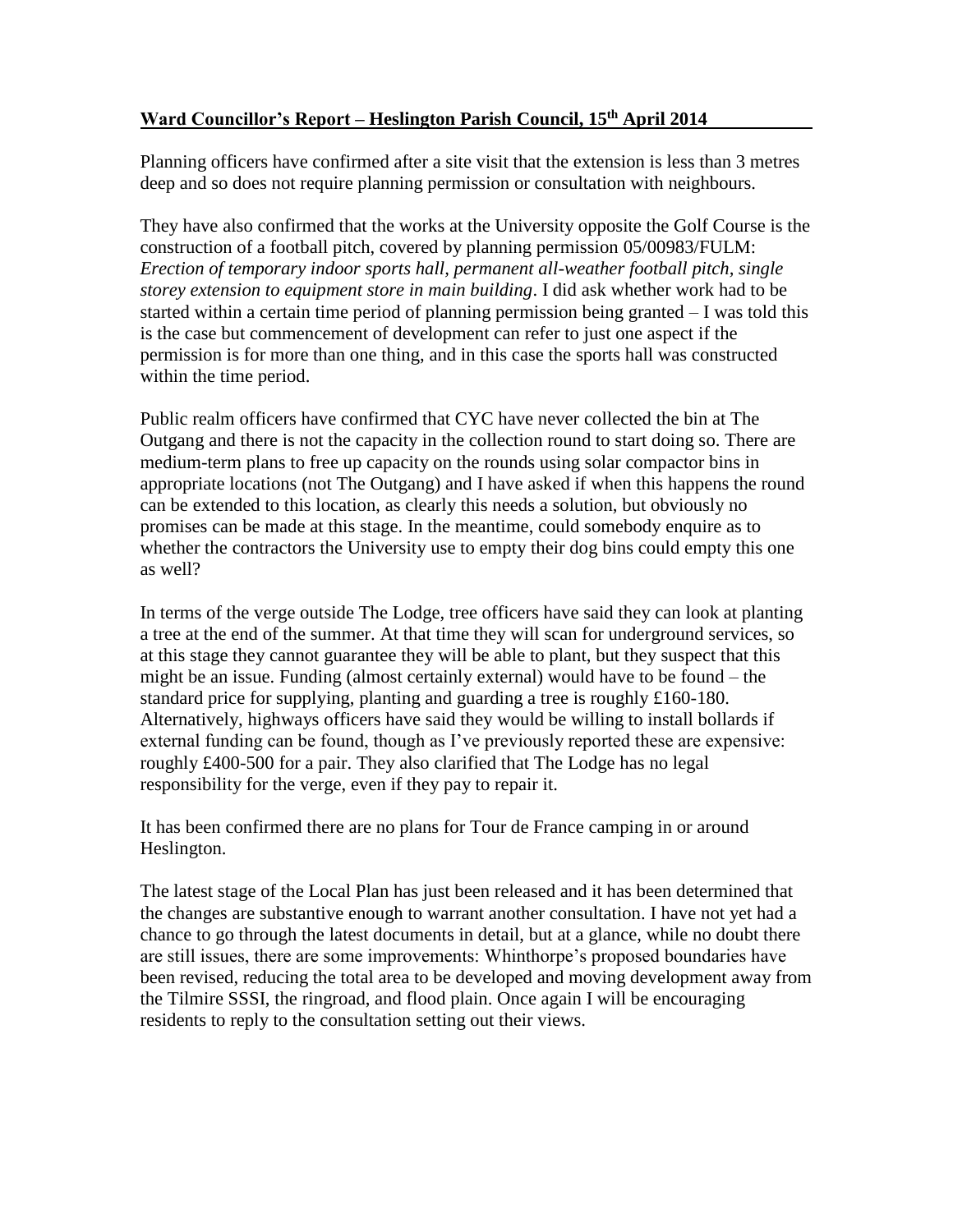# **The Constitution of York Environment Forum**

1. The name of the group is York Environment Forum

# 2. Objects

- To advise, influence and comment on policies and strategic issues that affect the natural and built environment in the York Local Authority Area
- Scrutinise and monitor the implementation of the York Local Plan as it affects the environment
- To encourage and then support community initiatives to establish resilience and sustainability
- To provide an opportunity for information exchange between members and to disseminate information back into constituent groups.

# 3. Powers

The Forum shall have the following powers, which may be exercised only in promoting the Objects:

- To raise and hold funds
- To work with other groups
- To promote the work of the Forum and its activities
- To hire or buy equipment or premises
- To employ paid and unpaid staff, volunteers and advisers
- To do any other activity within the law which allows the group to meet its Objects
- To set up such sub-groups as and when is deemed necessary to further the objects of the Forum
- Participate in consultations with City of York Council in accordance with the Statement of Community Involvement adopted by City of York Council on 14<sup>th</sup> December 2007
- To represent York Environment Forum on the Environment Partnership Board (Chair & Deputy Chair + one observer)
- 4. Membership
	- Membership of the York Environment Forum shall be open to:
		- i. Individuals over the age of 18 who are interested in furthering the Objects of the Forum and who have paid any annual subscription applicable;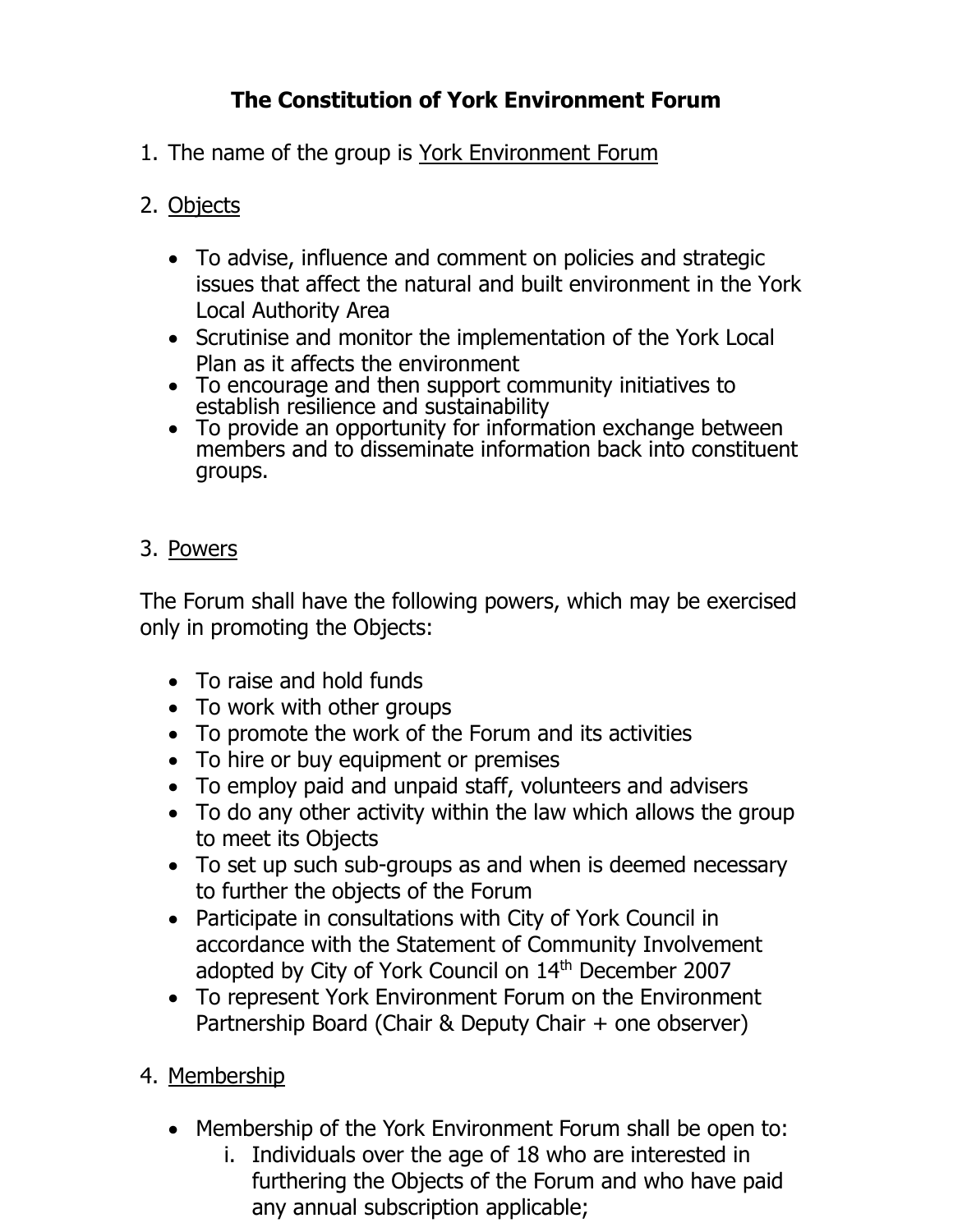- ii. Any body, corporate or unincorporated association, which is interested in furthering the Objects of the Forum and has paid any annual subscription applicable;
- iii. Individuals under the age of 18 years who are interested in furthering the Objects of the Forum and have paid any annual subscription applicable
- Every member shall have one vote except for those members under the age of 18 years.
- Each member organisation shall nominate an individual to represent it and to vote on its behalf at meetings of the Forum; and may nominate an alternate to replace its appointed representative at any meeting of the Forum if the appointed representative is unable to attend.
- The group will keep an up-to-date list of members. Membership will be renewable and Members will pay a subscription fee which will be decided at the Annual General Meeting (AGM).
- There will be a membership form that every new member will fill in confirming their support for the work of the Forum.
- **The Management Committee may remove a person's membership if they believe it is in the best interests of the group. The member has the right to be heard by the Management Committee before the decision is made and can be accompanied by a friend.**

# 5. General Meetings

- The Forum will hold an AGM every year, to discuss the activities and management of the group.
- Annual accounts will be presented at the AGM.
- Voting by members shall be open and decided by simple majority.
- Extraordinary General Meetings (EGM) can be called to discuss urgent matters. 10% of the Forum members need to request an EGM for it to take place.
- Notice of General Meetings, EGMs and the AGM will be given to members in advance, at least 21 days before the meeting is to be held.
- Meetings will be held regularly and at the discretion of the Management Committee
- Minutes will be taken at all meetings and be distributed to the membership after the meetings.
- Observers can attend meetings in a non-voting capacity at the discretion of the Management Committee.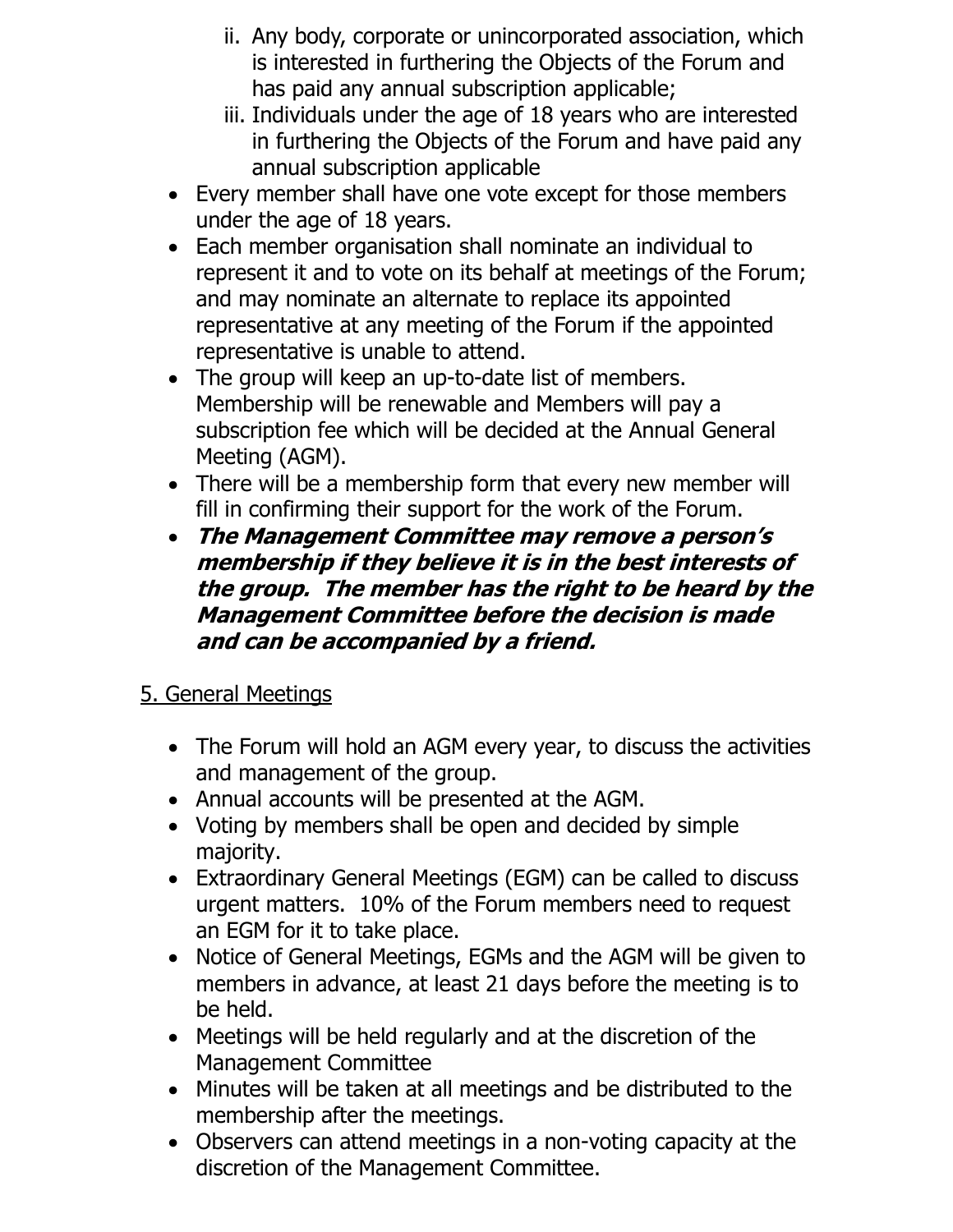• One observer from each political group represented on City of York Council is permitted.

# 6. Management Committee

- The Management Committee is the body responsible for the management of the group, and shall meet as required but not less than three times a year.
- The Committee will be appointed by the Forum at an AGM or EGM. It will consist of the following members: Chair, Deputy Chair, Treasurer, Membership Secretary, Minute Secretary and Administrator.
- At least three Management Committee members must be present for a Management Committee meeting to take place. Meetings will take place when needed.
- The Committee may co-opt additional committee members as may from time to time be necessary to further the Objects of the Forum.
- Committee member can step down at any General meeting if they give at least 21 days notice that they intend to leave.

# 7. Finances

- Money and property must only be used for the group's purposes, as detailed in part 2 of this constitution
- This does not prevent the payment in good faith by the group of out-of-pocket expenses reasonably and properly incurred on behalf of the group if, and only if, required to volunteers, employees, and members of the group.
- The group will have a bank account in the name of York Environment Forum.
- The account will have a minimum of two signatories (one to be Treasurer), and these two people must not be related or living together.
- 8. Amendments to the Constitution
- Changes can be put forward for consideration at the AGM or at an EGM, after 21 days' notice
- Changes can be voted for by a simple majority of those attending the meeting plus those voting by post or email
- The Committee would not accept proposed changes which would fundamentally alter the objects of the Forum as defined in **Section 2** above